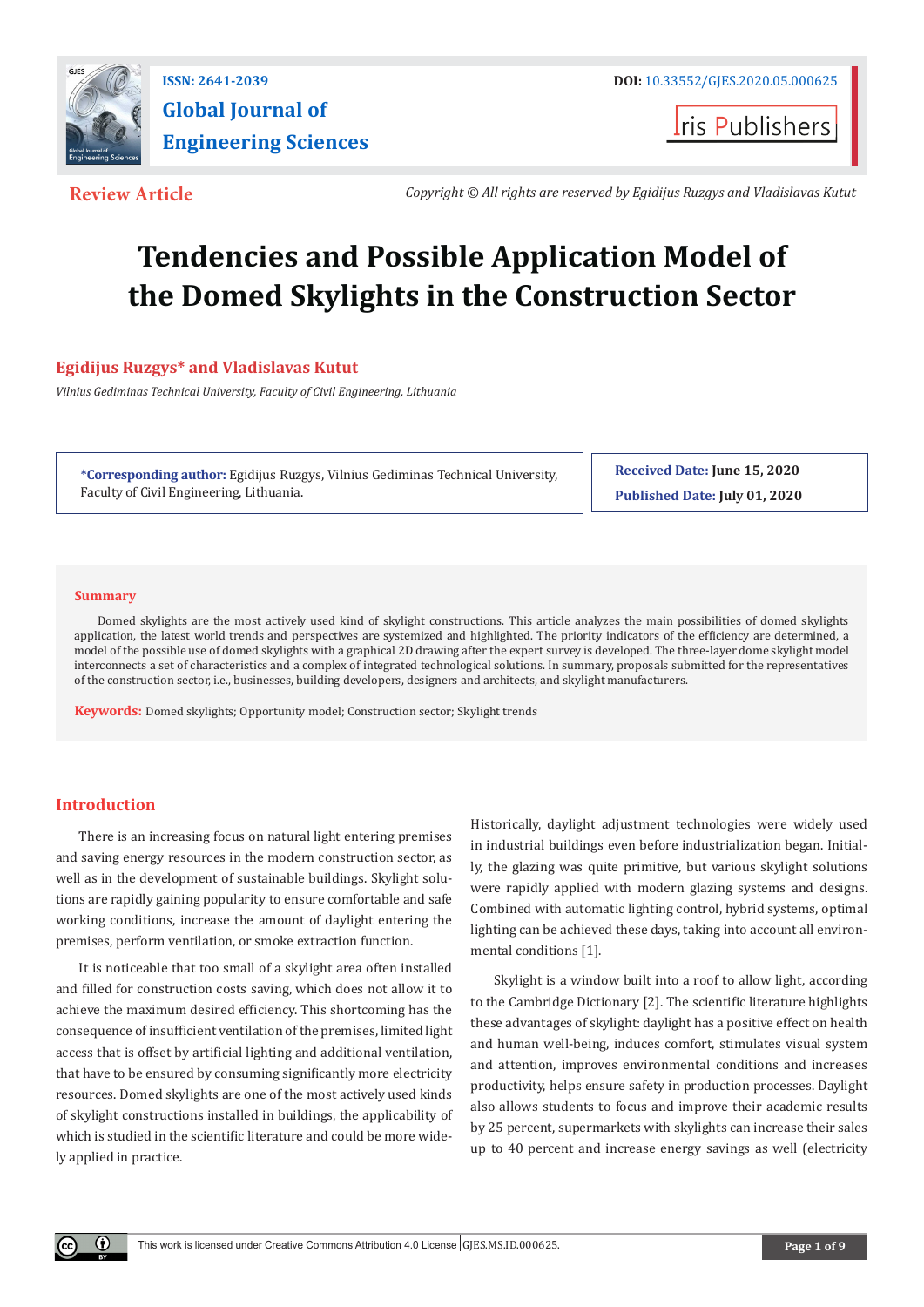and heat), employees prefer natural light working places [3]. The conclusion that the primary function of a skylight is to ensure light transmission can be made and the possibilities of application are the main focus of this part of the article.

## **The Characteristics Overview of Domed Skylights**

 Domed Skylights not only function as a light-transmitting structure but are also used for ventilation or smoke extraction. Skylights can be operated manually, electrically, or pneumatically. They are installed in commercial, public (non-residential), apartment buildings, and other buildings, and perform different functions. Depending on the intended purpose, the construction of skylights differs, i.e., shapes, installation, and materials used — e.g., acrylic, chamber polycarbonate, or double-glazed unit [4].

The following main features of the functions performed by skylights can be distinguished based on the theoretical study:

Ventilation - skylights affect the natural ventilation of the premises, and efficiency indicators can be achieved depending on their design and layout. According to E. Juodis [5], natural ventilation is when hot air rises, and cold air descends affected by gravitational and dynamic forces. The World Health Organization research shows that proper ventilation improves the emotional and physical well-being of people. People spend more than 90 percent of their time indoors, so fresh air enhances brain function. Fresh air ventilation is essential in public buildings where the learning process and various large gatherings of people take place where a lot of carbon dioxide is produced, which is detrimental to brain activity. Facilities like that have strict requirements that skylight manufacturers and installers must take into account [6].

Smoke extraction - one of the most common mistakes is improperly or no smoke extraction designed on the roof, which creates maintenance problems of the building [7]. The temperature of the smoke emitted during fire and combustion is higher than the ambient temperature, so the smoke spreads to colder places. The domed skylights result in more significant temperature differences, as well as air movement where the smoke travels outside through the skylight.

• The purpose of energy saving and lighting. In this case, the most important thing is to determine what shape the skylight should be to get the most natural light inside [8], and also it's opening direction/trajectory to achieve the maximum potentially natural light inside [9,10]. According to the Intergovernmental Panel on Climate Change, lighting energy consumption can be reduced by 75-90 percent [11].

In case of evacuation systems must be designed for people to evacuate safely and avoid the harmful effects of smoke and to ensure the prevention of the potential risk [9]. The construction of a typical escape hatch consists of a base, a hinged top, and an opening mechanism. The emergency exit needs to be reliable so that it does not prevent you from leaving the premises.

The four primary functions of skylights should be considered in the context of the skylight installation proposal: the area of the room, the slope of the building roof, the intended purpose of the premises, the mounting height of the skylight, and other design requirements.

## **The Latest Trends and Prospects for Skylights in The Global Construction Market**

Innovation in the real estate and construction sector also means changes in the skylight market. Growing requirements for building design solutions and maintenance, energy efficiency class, thermal efficiency, determine the need for additional skylight functionality. Therefore, it is clear that skylight manufacturers are investing in technological improvements through testing and introduction of new solutions.

According to global 2020-2025 forecasts, the rapid growth of the skylight market is expected, driven by the following key trends:

## **Increasing demand for daylight**

Technological innovations will stimulate industry development, such as the widespread use of power-operated skylights that can track air quality, humidity, and temperature and automatically estimate when to open when fresh air is needed without any additional remote-control action. The segment of acrylic skylights should grow steadily, as this type of skylight is durable and resistant to environmental influences and shocks. Desire to reduce energy consumption should lead to daylight solutions in the commercial sector, as government regulation in this area is tightening, and requirements for buildings and their maintenance and renovation are increasing. The highest demand most likely is in North American and European regions, with 75 percent of the market share in 2019.

## **Growing importance of sustainability and reduction of the environmental impact**

The modern construction sector is focused primarily on the construction of sustainable buildings and the pursuit of reducing environmental impact. In this context, the primary light source must be natural light, as it is a freely extractable form of energy. If the natural lighting system is well-designed and installed, it reduces electricity consumption [3].

## **Reduction of energy consumption in commercial and residential buildings**

It is the European Union Directive 2010/31 / EU statutory for the energy performance of all new buildings must be zero by December the 31st 2020. Domed skylights are part of this trend and are, therefore, one of the most popular lighting, heat, and ventilation solutions for the  $A ++$  class buildings [11]. The construction of new buildings and the popularity of green buildings in economically developed countries will expand the possibilities of adapting a skylight to achieve energy efficiency. The use of daylight devices is growing due to their efficient way of meeting sustainability stan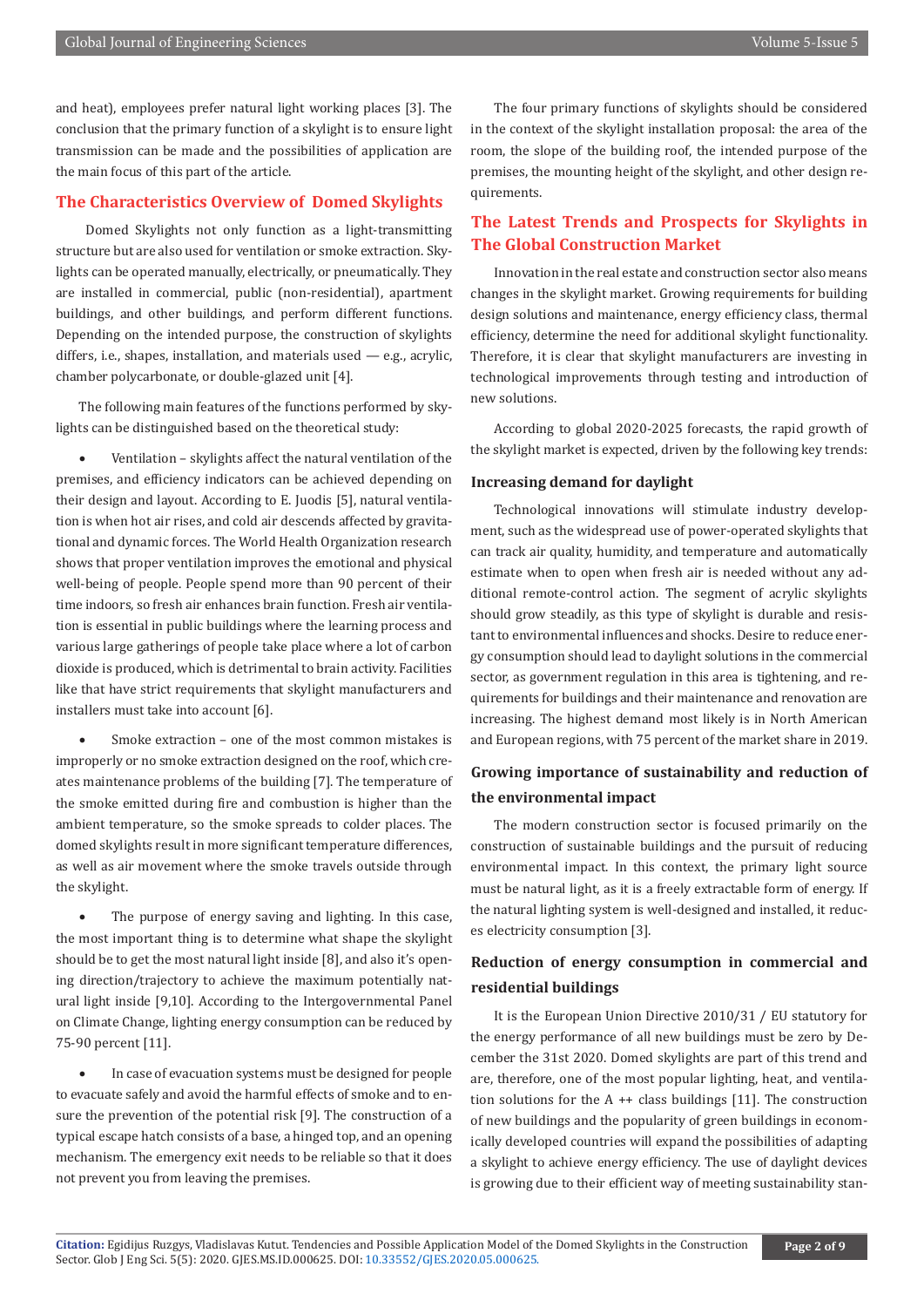dards. Skylight integrated photovoltaic systems are one of the most potential technologies due to their ability to simultaneously generate renewable solar energy, reduce heating or cooling costs.

Competition in the skylight market will remain fierce, with product design, quality, reliability, ancillary services, and price being the main criteria for customer choice manufacturers will need to invest in product development and innovations. Smart skylight technologies will contribute to the concept of smart homes - remote sensor-based control [12], automatically identified sunlight, humidity, temperature, and carbon dioxide levels to regulate skylight performance.

The popularity and the growing interest of green buildings are closely linked to the widespread use of skylight technologies that help achieve energy efficiency and encourage the entry of natural light into premises [13]. Home operators are striving to implement the principles of sustainable construction today more than ever. More and more smart devices are included in the "Energy Star" program in the USA, which means that products meet energy-saving standards and are marked with a star. Labeling can be applied to products for buildings, including skylights [14]. Representatives of the European Patent Office state solar energy to be a widely used method for buildings with renewable energy sources. Photovoltaic elements are assembled not only on roofs but also on facades and even in translucent modules such as windows and skylights [15,16].

The most commonly integrated solutions that complement skylights, reflecting the trends mentioned above and perspectives in the evolving, dynamic construction sector, are:

**Solar panels:** Universal skylights are equipped with solar panels to improve energy efficiency. They are also combined with air sensors that allow the skylight to close automatically when it starts to rain [17].

**Dynamic shades:** The added functionality and innovation of domed skylights are built-in blinds with a Bluetooth device that allows you to control the screens remotely so that you can adjust and stop the shades at any time. The mechanism can be set to respond automatically to the light intensity with a remote control or a smartphone app [18].

**Sunlight controller:** Civil engineering is using a device to ensure the absorption of solar energy resources. Depending on the location, longitude and latitude data are entered into the mechanism to control the skylights. The result is effective regulation controlling the movement by daylight time, indoor temperature [19].

Reviewing the most striking trends, we can state that the skylight market is undergoing rapid changes, driven by intense competition and growing consumers (clients) needs for new natural light access solutions. Leading to the continuous improvement of structural and skylight materials, the implementation of innovations to ensure the best possible conditions and offer the most efficient solutions.

The popularity of smart homes, green buildings, environmental sustainability ideas, enhanced requirements for the energy efficiency class of buildings will only increase the applicability of skylights in modern construction, and advanced energy-saving methods, the higher the natural light will become more relevant.



## **Expert Evaluation of the Dome Skylight Criteria**

From a technological point of view, the dome of domed skylights can consist of one or several layers. The acrylic fiber material is selected in this case. The cross-section of the domed skylight (see Figure 1) shows that the skylight can be of several layers (matte, clear), each helps to create the desired effect - to increase or decrease (control) light transmission [20].

The single-layer dome skylight is made of clear acrylic fiber. Typically, a single-layer dome is installed in industrial buildings and warehouses, suitable for unheated and open spaces. This type of dome has a high light transmittance (92 percent), but the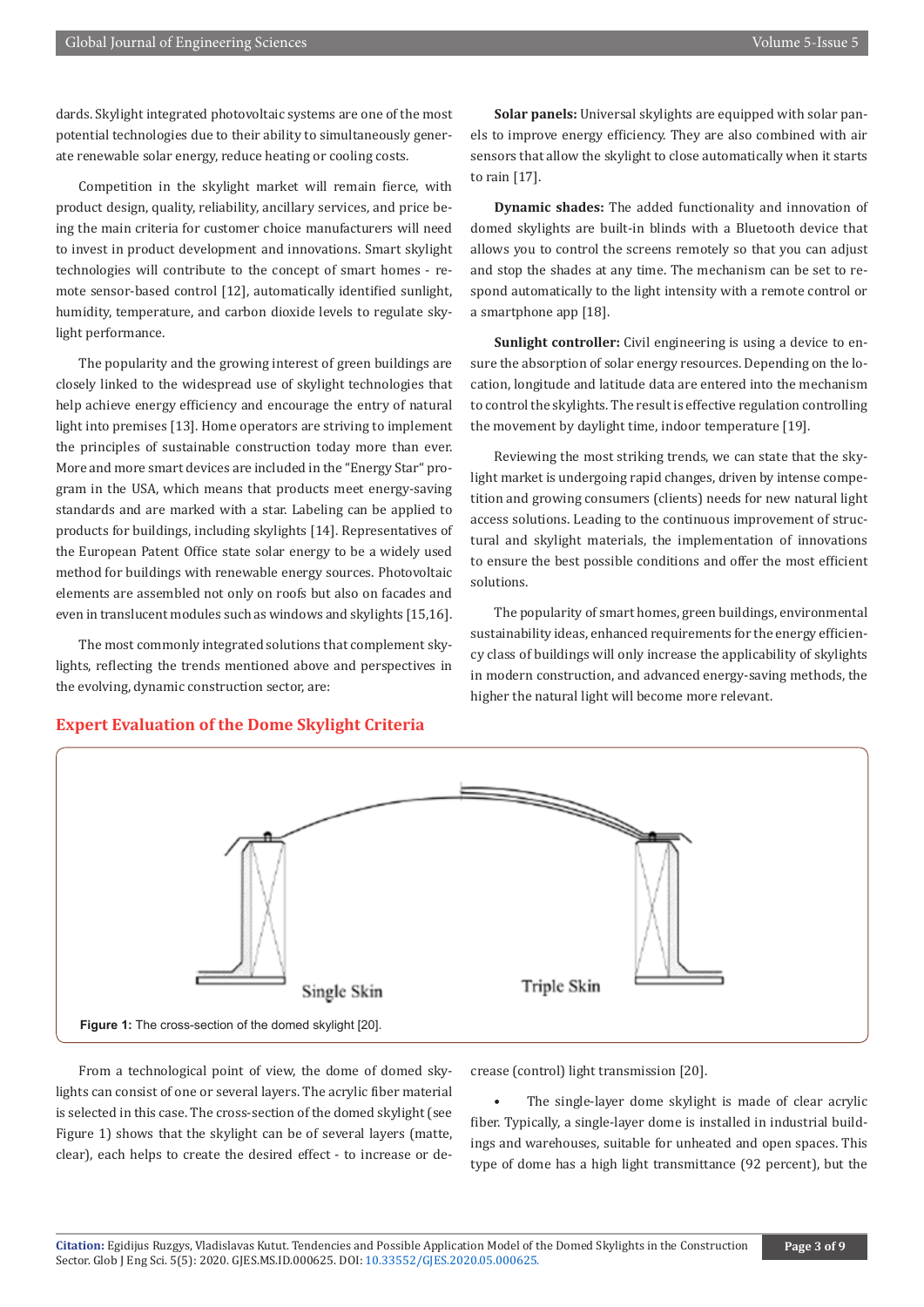thermal insulation properties are weaker (5.6 W/m<sup>2</sup>K). Sound insulation characteristics are lower compared to multilayer domes. The enclosure of this type of dome meets the requirements of the European directive and standards for the energy class. The shock resistance is equal to SB 800 J. In terms of climatic conditions resistance, and the single-layer dome withstands substantial temperature differences and precipitation well enough. The average price of a single-layer dome on the market is 166 Eur net of VAT.

The two-layer skylight dome is made of two layers of clear acrylic fiber with an air gap between the layers, which strengthens the thermal insulation characteristics  $(3 \text{ W/m}^2 \text{K})$  and sound insulation (24 dB). It has an excellent light transmission (84 percent). This dome is used for heated premises, commercial buildings, workshops, shopping, and logistics centers. The enclosure characteristics also meet the requirements of the standards, and resistance meets the SB 800 J. The double-layer dome withstands the effects of climatic conditions well. The average price of a two-layer dome on the market is 214 Eur net of VAT, which is slightly higher because more material is used in the production process.

The three-layer skylight dome is made of three layers of acrylic fiber and has two air gaps. The transmission characteristics of this dome are lower (78 percent), but this technology has excellent thermal insulation characteristics (1.9 W/m<sup>2</sup>K) and high sound insulation (25 dB). It meets the requirements for tightness and is also widely used in buildings of high energy efficiency class. This product is of high resistance, which corresponds to SB 1200 J. The three-layer dome has the highest strength to climatic conditions. The average price of a three-layer dome on the market is 270 Eur net of VAT and is the highest because of the high production process cost

• Different layered domed skylight distinguishes seven main evaluation criteria (see Table 1):

Light transmission is measured in a percentage and evaluated by the maximum amount of daylight coming through the skylight layer. Conductivity characteristics of the material, position, and characteristics of the building, and the intensity of the sun affects the light transmission. Transparent polymeric, a glossy acrylic layer that has ultraviolet protection, is being measured as a glass substitute, known as the abbreviation PMMA in technical literature. The acrylic sheet is one of the most used materials for skylight systems. Manufacturers choose this material mainly for transparency, durability, weather resistance, lightness, and impact resistance reasons [4].

• Thermal conductivity is a type of heat exchange when the heat is transferred from the warmer parts of the body to the colder ones until the temperature equals. The smaller energy particles receive heat transferred from the higher energy particles. In general, this indicator is a material layer characteristic that conducts the heat. This means that a material with a lower thermal conductivity/

transfer coefficient  $\lambda$  (measured by W/m<sup>2</sup>K) has better insulating characteristics. Thermal conductivity is very closely related to the skylights ventilation when the ability to retain rather than transfer heat to the outside is more valued.

• Acoustic insulation are measures used to reduce sound and avoid noise. This parameter is called the sound level and measured by dB. The Construction Technical Regulation (CTR) specifies the sound insulation classes to ensure acoustic comfort, by labeling the sound insulation classes. The three selected alternatives show the difference of sound insulation of the layer of each type of dome [21].

• Enclosure a characteristic of the airtightness, which is very important in buildings, because it helps to maintain quality, and the maintenance of the object. The enclosure of buildings in Lithuania is regulated by the standard LST EN ISO 9972:2015 "Thermal characteristics of buildings. Determination of air permeability of buildings. Fan pressure difference method" [22]. This criterion depends on the class of the building, and accredited building enclosure testing laboratories can test the enclosure [11].

Impact resistance is an impact compliance test of a high force or shock by a large soft body. Different values of application of the load are highlighted following the European Standard 1873:2005 (E), that is used in the assessment. In the case of the analysis, the single-layer and two-layer domes pass the 800 J test, and the three-layer dome is tested at 1200 J.

• Climatic change resistance is an evaluation of the weather conditions regarding the temperature, as well as heavy rain, hail, rainstorm, snow, or strong winds affecting the building through the skylights. The construction of the skylight and the dome layer must be climatic change resistance so that their heavily exposed fibers do not change their original factory technological characteristics.

Price a monetary value of skylight established when sold to a customer. The market price is determined by supply and demand, in the present case, the price is a net of VAT, and the currency is the euro. The customer price of the skylight is calculated, having regard to the cost of production, the technology, and the raw materials and fabrics used. The average market value of the products is presented [23].

An expert group is set up to evaluate and compare alternatives. The evaluation involved seven skylights specialists (professionals in their field) - project and production managers, architects, whose projects include skylight implementation solutions. Experts completed a survey questionnaire and evaluated the indicators based on the characteristics of each layer of dome. According to experts, the significance of indicators is determined on a scale from 1 to 7, where 1 - not important at all, 2 – less significant, 3 - moderately important, 4 - fairly important, 5 - important, 6 - very important and 7 - critical. The expert judgment method is used to assign scores to performance indicators (see Table 2).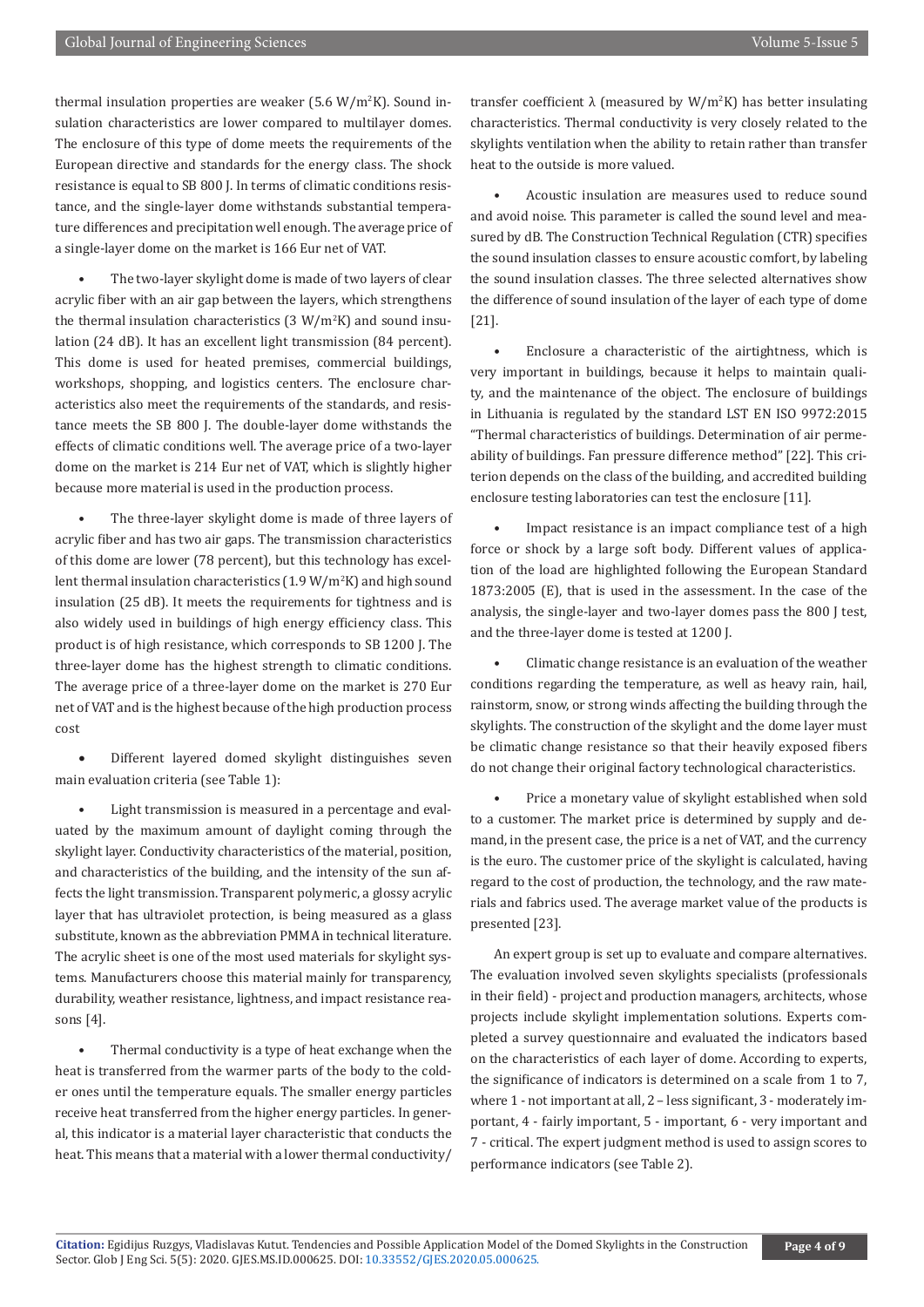## **Table 1:** List of alternatives for domed skylight layers and their characteristics (compiled by the author).

|                            | Unit   | <b>Alternatives</b> |              |              |  |
|----------------------------|--------|---------------------|--------------|--------------|--|
| Domed skylights indicators |        | 1-layer dome        | 2-layer dome | 3-layer dome |  |
| Light transmission         | $\%$   | 92<br>84            |              | 78           |  |
| Thermal conductivity       | W/m2K  | 5,6                 |              | 1,9          |  |
| Acoustic insulation        | dB     | 22                  | 24           | 25           |  |
| Enclosure                  | points | 10                  | 10           | 10           |  |
| Impact resistance          |        | 800                 | 800          | 1200         |  |
| Climate change resistance  | points | 8<br>9              |              | 10           |  |
| Price                      | Eur    | 166                 | 214          | 270          |  |

**Table 2:** Expert-assessed criteria for domed skylight layers (compiled by the author).

| Dome Skylight Criteria                                                            |                              |                                |                                      |                  |                             |                                             |                |  |  |  |
|-----------------------------------------------------------------------------------|------------------------------|--------------------------------|--------------------------------------|------------------|-----------------------------|---------------------------------------------|----------------|--|--|--|
| <b>Experts</b>                                                                    | Light<br><b>Transmission</b> | <b>Thermal</b><br>Conductivity | <b>Acoustic</b><br><b>Insulation</b> | <b>Enclosure</b> | Impact<br><b>Resistance</b> | <b>Climatic Change</b><br><b>Resistance</b> | Price          |  |  |  |
| Expert No. 1                                                                      | 6                            | 5                              | $\overline{2}$                       | $7^{\circ}$      | 3                           | $\mathbf{1}$                                | $\overline{4}$ |  |  |  |
| Expert No. 2                                                                      | $\overline{7}$               | 5                              | 3                                    | 6                | $\overline{2}$              | $\mathbf{1}$                                | $\overline{4}$ |  |  |  |
| Expert No. 3                                                                      | 6                            | 5                              | $\overline{3}$                       | $\overline{7}$   | $\mathbf{1}$                | 2                                           | 5              |  |  |  |
| Expert No. 4                                                                      | 6                            | 5                              | $\mathbf{1}$                         | $7\overline{ }$  | 3                           | $\overline{2}$                              | $\overline{4}$ |  |  |  |
| Expert No. 5                                                                      | 5                            | 6                              | $\overline{2}$                       | $7\overline{ }$  | 3                           | $\mathbf{1}$                                | $\overline{4}$ |  |  |  |
| Expert No. 6                                                                      | $\overline{7}$               | 5                              | 3                                    | 6                | $\overline{2}$              | $\mathbf{1}$                                | $\overline{4}$ |  |  |  |
| Expert No. 7                                                                      | 6                            | $\overline{4}$                 | 3                                    | $\overline{7}$   | $\mathbf{1}$                | 3                                           | 5              |  |  |  |
| Sum of evaluations<br>$t_j = \sum_{k=1}^{r=8} t_{jk}$                             | 43                           | 35                             | 17                                   | 47               | 15                          | 11                                          | 30             |  |  |  |
| The average value of the<br>criteria<br>$t_j = \frac{\sum_{k=1}^{r=8} t_{jk}}{r}$ | 6,14                         | 5,00                           | 2,43                                 | 6,71             | 2,14                        | 1,57                                        | 4,29           |  |  |  |
| The criteria ranking                                                              | $\overline{2}$               | 3                              | $5\overline{5}$                      | $\mathbf{1}$     | 6                           | $\overline{7}$                              | $\overline{4}$ |  |  |  |
| Significance of the criteria<br>$q_j = \frac{t_j}{\sum_{j=8}^{n=8} t_j}$          | 0,22                         | 0,18                           | 0,09                                 | 0,24             | 0,08                        | 0,06                                        | 0,15           |  |  |  |

Once the experts have assessed the indicators, it is important to determine whether their views are consistent. The reliability of this assessment will be verified by calculating the concordance coefficient according to the following formula:

$$
W = \frac{12.S}{r^2(n^3 - n)}\tag{1}
$$

As the calculated value of the concordance coefficient  $W = 0.89$ is close to one, this indicates that the opinions of the experts do not contradict each other.

Regarding the results of the significance of the criteria, a priority series of indicators for evaluating the efficiency of domed skylights is presented (see Figure 2).

The result analysis shows the enclosure to be the most important criteria for the dome layer of the skylight. It is noted that the tightness characteristics are especially relevant in all types of buildings. Experts pointed out that this is often one of the biggest problems encountered in the installation of skylight systems, so this indicator has been identified as a priority. Besides, tightness helps to ensure and maintain the quality characteristics of the building.

Light transmission is the second most important criteria - it reflects the essence of skylights and is a relevant parameter when choosing a skylight construction. It is important to note that light transmission does not only depend on the characteristics of acrylic fiber but is exposed to changing environmental conditions.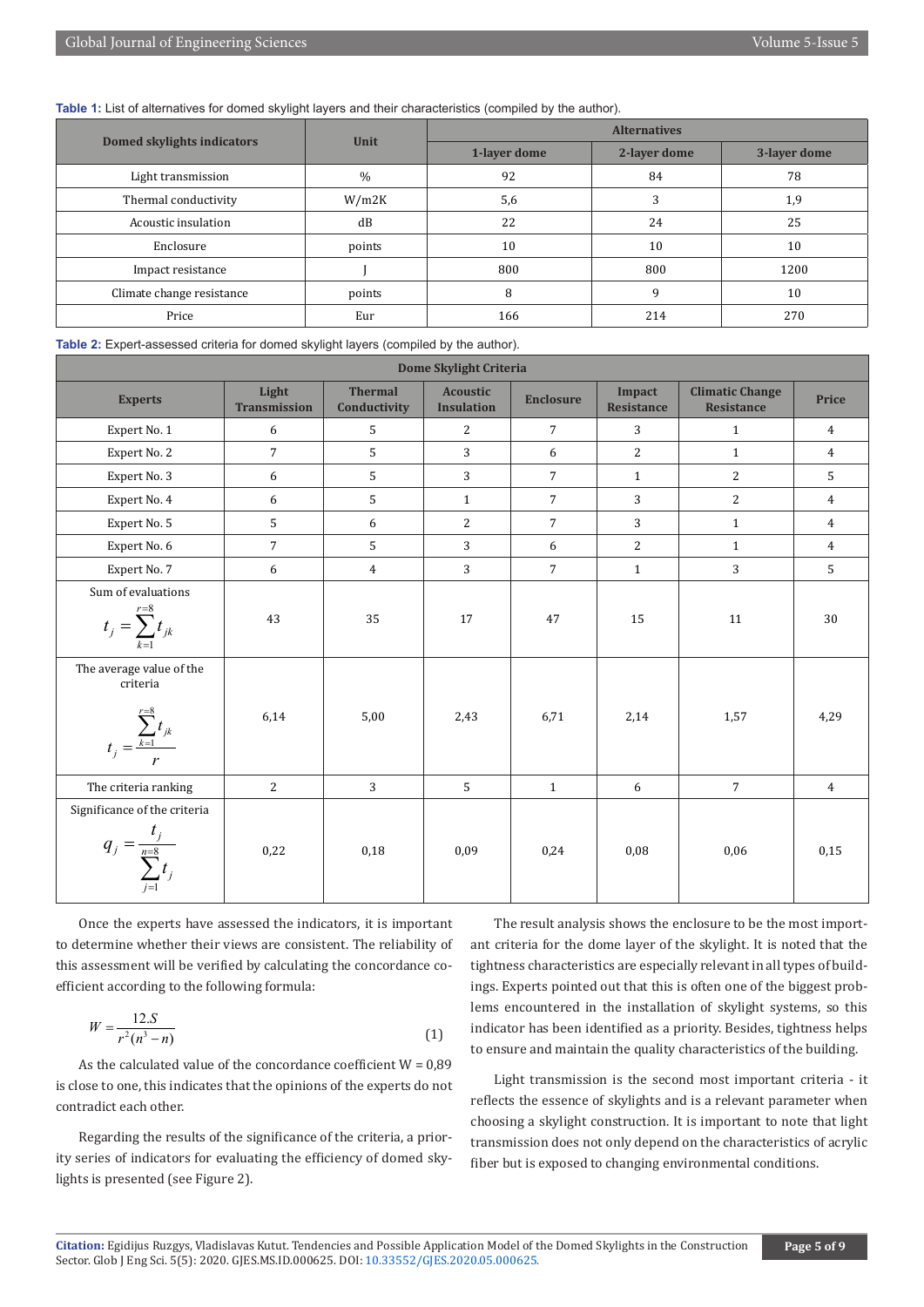The third criteria identified by the group of experts is thermal conductivity. Depending on the context, this indicator can be interpreted in two ways. It essential to point out the ability of the skylight layer to retain rather than transfer heat to the outside. This feature was chosen because it is more relevant for skylight customers of the Lithuanian region climatic conditions. Price, acoustic insulation, impact resistance, and climatic change resistance indicators rank after the first highlighted ones.

## **Incorporation Options Model for Domed skylights**

After the result analysis of theoretical and empirical research, incorporation of options model for domed skylights was developed, which is intended for construction business entities that manufacture skylight construction systems and for the interested building developers, designers, and architects.

The model for the manufacture and installation of skylights defines the main efficiency characteristics of domed skylights, which emerged during the expert and multi-criteria evaluation (see Figure 3). The best skylight dome layer alternative is the research identified priority characteristics of the skylight product, their significance, and the most rational choices. Graphic two-dimensional (2D) sunroof model is presented as the result of the latest trends and prospects of skylight us. The use of priority skylight design options by integrating technological solutions allows to offer an improved three-layer domed skylight.







**Figure 3:** 1. Skylight base; 2. Roofing; 3. Insulation material; 4. Skylight frame; 5. Three-layer acrylic dome with a photovoltaic system; 6. Skylight electric drives; 7. Electric binds.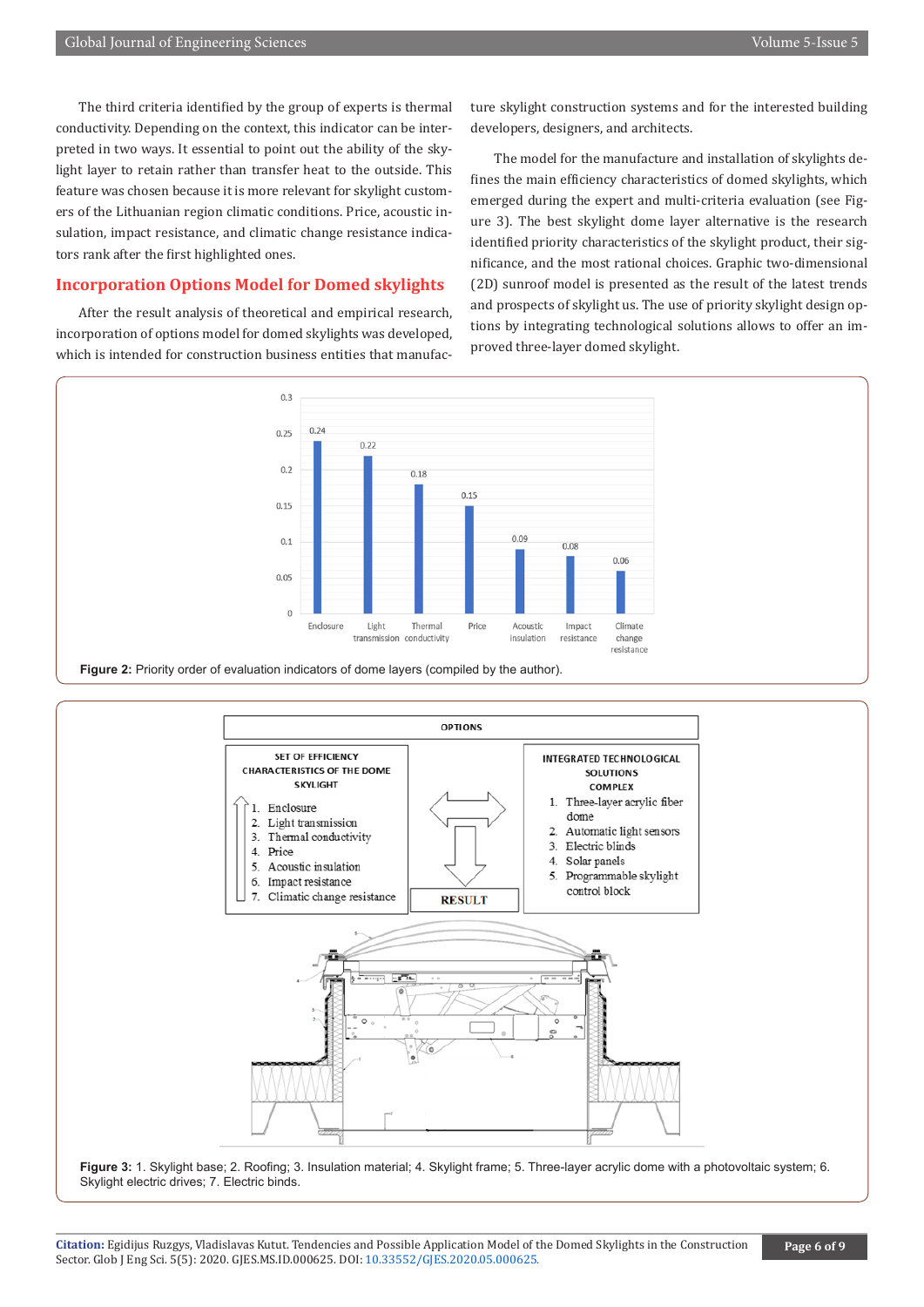The first part of the skylight options model consists of a set of efficiency characteristics composed of seven key indicators of skylight dome evaluation. According to the experts, the criteria are prioritized. The essential factor in choosing the skylight is the enclosure. Since the best alternative of the domed skylight is the three-layer acrylic fiber technology, we can affirm the airtightness characteristics to be reliable.

Light transmission characteristics meet the norms, and the intensity can be adjusted with additional functions, in which case two options are recommended: a particular material-coated top layer of acrylic, which can darken in the presence of intense sunlight or, conversely, lighten. Another option is electrically operated blinds that can be adjusted with the sunroof control panel or programmed to work automatically according to set parameters.

Thermal conductivity is the third desired feature of construction market experts. One of the most important tasks is to ensure the energy efficiency of buildings to minimize heat loss. Therefore, in this domed skylight model, special attention is paid to the upper part of the structure, which consists of a three-layer acrylic dome of the highest thermal insulation characteristics.

Regarding the practice of foreign countries and modern trends, a complex of technological solutions integrated into the skylight is proposed consisting of the following components:

The three-layer acrylic fiber dome is the top part of the construction. This material not only ensures light transmission but also helps to retain heat. Besides, this type of dome has 25 dB sound insulation characteristics.

• Automatic light sensors make it possible to control the process of light entering the premises remotely by receiving a signal from programmed sensors. Typically, the light sensor is mounted on the ceiling indoors and is connected to the skylight mechanism responding according to the situation. The technology is applicable to reduce the amount of artificial light in the premises because the principle of operation of sensors allows achieving the light balance, i. e. to control the intensity of natural light and luminaires and to reduce electricity consumption.

• Electric blinds are built in blinds at the base of the skylight to restrict the flow of light into the premises or to dim them to the desired level. The blinds can also be wide opened when there is no need to limit the light source. The blinds can be controlled remotely using a control panel or a special app.

Solar panels. More skylights are being combined on the roof with solar panels. Solar panels generate electricity that can also be used to operate automatic skylight mechanisms. This technological combination is especially common for high-energy class buildings, followers of modern, sustainable construction, dominated by natural light and renewable electricity sources in their projects.

• The programmable sunroof control unit is an automatic control unit that can control the electric drive and opening the skylight. Single skylight or segment installed can be operated together or individually, depending on the actions programmed. Regardless of the operation of this control unit system, the skylights open automatically in an emergency. On the screen in modern units, it is possible to instantly assess the condition of the skylight and the environment conditions according to the set parameters (e.g., room temperature, light intensity, blinds open/closed) and make appropriate decisions.

Domed skylight becomes intuitive when these technological solutions are integrated, as it can adapt to change and dynamic environmental conditions.

The two-dimensional drawing shows a three-layer acrylic dome skylight model illustrating application possibilities. Its purpose is to supplement and graphically visualize the described characteristics and technological elements. The construction of the skylight consists of:

- 1. Skylight base;
- 2. Roofing;
- 3. Insulation material;
- 4. Skylight frame;
- 5. Three-layer acrylic dome with a photovoltaic system;
- 6. Skylight electric drives;
- 7. Electric blinds.

Usually, the base of the skylight is of a galvanized metal sheet. The base is insulated with thermal insulation materials (rock wool, polyurethane - PIR, or foam - EPS) to ensure heat retention characteristics. Roofing is where a roof waterproofing material is applied to the base of the insulated skylight, which helps to ensure enclosure. A polyvinyl chloride (PVC) frame of the enclosure strengthening characteristics is placed on the upper part of the skylight base. An electric skylight drive is attached to said frame, the mechanism of which allows to control the skylight with a remote control or remotely, using a mobile app.

The frame of the skylight is installed with a rubber gasket, and the acrylic three-layer dome is affixed to the frame. Electric blinds are installed at the bottom of the sunroof base and are controlled using electricity generated by solar panels. The light sensor is not included in the drawing as it is mounted on the ceiling next to the skylight. The light-intensity sensor transmits signals to the control unit, which adjusts the sunroof for more or less natural light.

Besides, precipitation and wind sensors responding to climatic changing conditions can be installed to help the skylight to adapt, e.g., the skylight is closed during strong winds and heavy rainfall. The proposed three-layer domed skylight construction is quite uni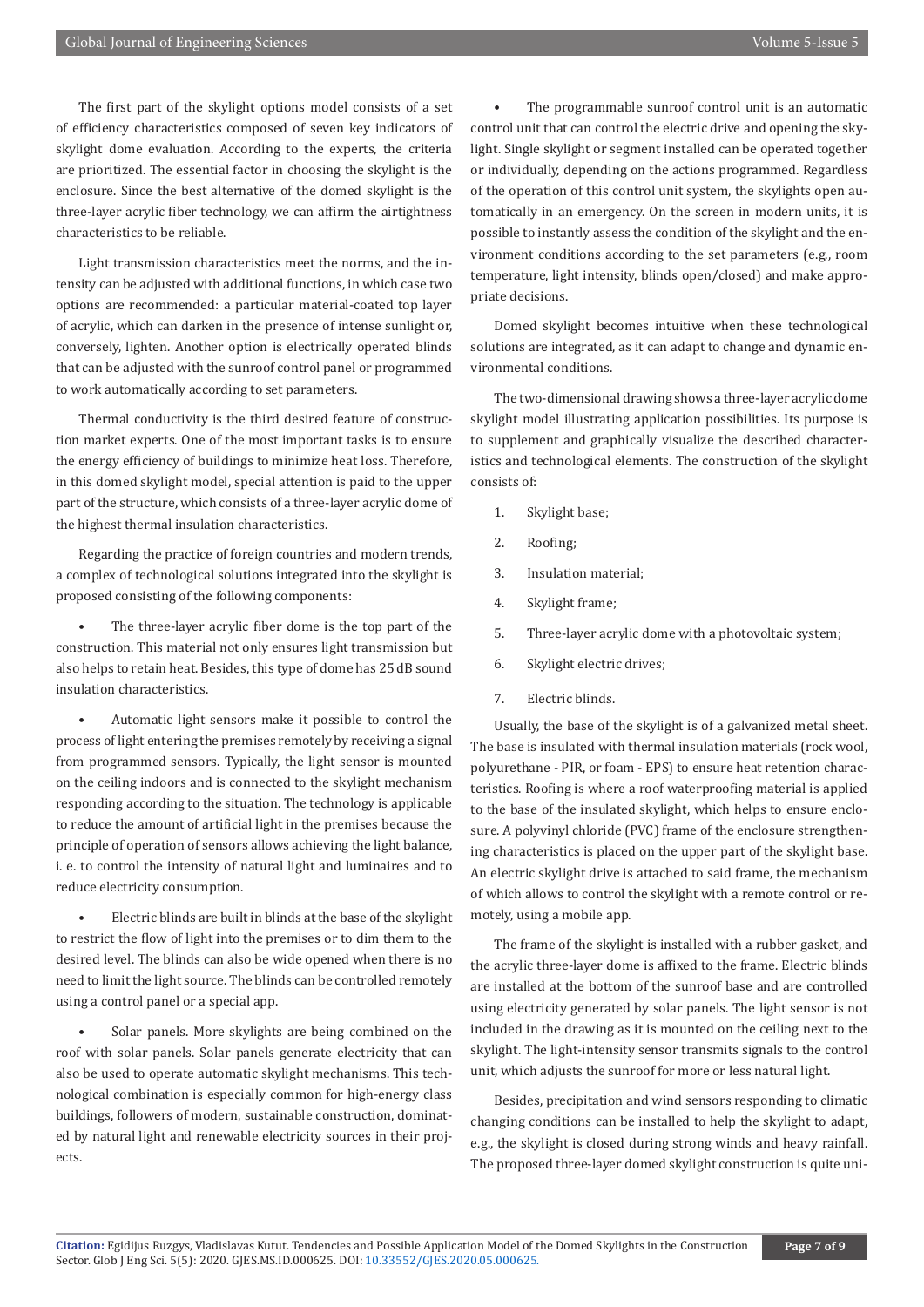versal. Still, when installed, it is essential to take into account the technical requirements of the project, location and purpose of the building, and the defined standards for sound insulation, impact resistance, thermal conductivity.

The recommended skylight model is most applicable in educational institutions, commercial and industrial buildings, i.e., supermarket, factories, warehouses, workshops, schools. A well-known and reliable dome construction is offered, with additional elements, taking into account today's most significant indicators of skylight evaluation, the need, relevance, and prospects of the construction industry.

The design of the intuitive three-layer skylight would attract attention among the representatives of the sustainable buildings who work with high-energy class projects. This trend will become more pronounced in 2021, as new building permits will be issued only for structures complying with A++ energy class. Consistent follow – up of the innovations of the skylight industry will allow us to meet the expectations of the participants of the construction sector, offering a skylight model that adapts to the environmental conditions, and will be equipped with intelligent technological solutions.

### **Conclusion**

Summarizing the overview of the characteristics of domed skylights, the trends of use, the experts evaluated efficiency criteria, the following conclusions can be drawn:

The possibilities of using skylights are characterized by their purpose: 1) ventilation, which ensures natural ventilation and air circulation; 2) smoke extraction, that helps to ensure compliance with fire safety requirements; 3) energy-saving and lighting; 4) building evacuation;

Recent trends review of skylight use (in 2019, European and US markets ranked 75 percent) reveals a strong correlation between changes in construction and the skylight sector. Global forecasts for 2020-2025 show that the skylight market will multiply, the main determinants of which will be the growing demand for lighting solutions, the increasing idea of a sustainable environment, and the desire to reduce electricity consumption;

• Technologies for the high energy efficiency skylights, such as photovoltaic systems, opening and darkening mechanisms using solar panels' energy generated, temperature, wind, precipitation and light sensors automatic remote control, will be dominating in new green building constructions;

• Tightness, light transmission, and thermal conductivity as the skylight assessment priority indicator were determined based on the results of the expert survey.

Incorporation options model for domed skylights is recommended combining main characteristics of the assessment of the efficiency of skylights and integrated technological solutions. A graphical two-dimensional skylight model illustrating the recommended design has been developed to visualize the model.

Incorporation options model for domed skylights is recommended for the representatives of the construction sector, having regard to new integrated technology solutions and efficiency criteria. Skylight manufacturers and installers are encouraged to regularly update their knowledge and put it into practice by improving skylight designs, focusing on enclosure and energy class.

## **Acknowledgment**

None.

#### **Conflict of Interest**

No conflict of interest.

#### **References**

- 1. Mc Cowan B, Birleanu D, Hildt N (2003) Daylighting Application and Effectiveness in Industrial Facilities.
- 2. Meaning of skylight in English. Cambridge Dictionary. (2020).
- 3. (2017) Daylighting by rooflights. Recommendations for design to maximize the benefit of rooflights in buildings.
- 4. [Al-Obaidi KM, Ismail M, Malek A, Rahman A \(2014\) A study of the impact](https://www.sciencedirect.com/science/article/pii/S2095263514000193) [of environmental loads that penetrate a passive skylight roofing system](https://www.sciencedirect.com/science/article/pii/S2095263514000193) [in Malaysian buildings. Frontiers of Architectural Research 3\(2\): 178-](https://www.sciencedirect.com/science/article/pii/S2095263514000193) [191.](https://www.sciencedirect.com/science/article/pii/S2095263514000193)
- 5. Juodis E (1998) Vėdinimas. Vilnius: Technika.
- 6. [Du T, Chen J \(2017\) Skylight Optimization Design Based on the Interior](https://link.springer.com/chapter/10.1007%2F978-3-319-30746-6_53) [Ventilation in the Office Building in Cold Region. Mediterranean Green](https://link.springer.com/chapter/10.1007%2F978-3-319-30746-6_53) [Buildings & Renewable Energy, 691-699.](https://link.springer.com/chapter/10.1007%2F978-3-319-30746-6_53)
- 7. [Kiaulakis A, Vilutienė T, Migilinskas D \(2018\) Statinio informacinio](https://vb.vgtu.lt/object/elaba:33233320/) [modeliavimo taikymo efektyvumo vertinimo kriterijai ir atvejo analizė.](https://vb.vgtu.lt/object/elaba:33233320/)
- 8. Luca F, Kurnicki J, Simson R (2016) Energy and daylighting performance design of skylights and clerestories in a large hall retail building.
- 9. [Fu Q, Peng B, Chen L \(2014\) Performance-based Smoke Prevention and](https://www.sciencedirect.com/science/article/pii/S1877705814004962?via%3Dihub) [Extraction System Design for an Exhibition Center.Procedia Engineering,](https://www.sciencedirect.com/science/article/pii/S1877705814004962?via%3Dihub) [Volume 71: 544-551.](https://www.sciencedirect.com/science/article/pii/S1877705814004962?via%3Dihub)
- 10. [Acosta I, Navarro J, Sendra JJ \(2013\) Daylighting design with lightscoop](https://www.sciencedirect.com/science/article/abs/pii/S0378778813000236?via%3Dihub) [skylights: Towards an optimization of shape under overcast sky](https://www.sciencedirect.com/science/article/abs/pii/S0378778813000236?via%3Dihub) [conditions. Energy and Buildings 60: 232-238.](https://www.sciencedirect.com/science/article/abs/pii/S0378778813000236?via%3Dihub)
- 11.[\(2020\) Energy efficiency.](https://www.europarl.europa.eu/factsheets/lt/sheet/69/energijos-vartojimo-efektyvumas)
- 12.[\(2020\) Global Skylight Market Outlook and Forecast 2020-2025 -](https://www.globenewswire.com/news-release/2020/02/14/1985225/0/en/Global-Skylight-Market-Outlook-and-Forecast-2020-2025-Growth-of-Green-Building-Activities-Incorporation-of-BIPV-Skylights.html) [Growth of Green Building Activities, Incorporation of BIPV Skylights.](https://www.globenewswire.com/news-release/2020/02/14/1985225/0/en/Global-Skylight-Market-Outlook-and-Forecast-2020-2025-Growth-of-Green-Building-Activities-Incorporation-of-BIPV-Skylights.html)
- 13.[\(2019\) New Trends in Skylights.](https://trustedpros.com/articles/skylights/new-trends-in-skylights)
- 14. Lee S, Soh J (2018) A Study on Mid- to Long-Term Development Directions for Energy Efficiency Management in the Age of the Fourth Industrial Revolution (1/3).
- 15.[\(2020\) Building the future: Four innovation trends that are shaping](https://www.epo.org/news-events/in-focus/sustainable-technologies/green-construction.html) [green construction.](https://www.epo.org/news-events/in-focus/sustainable-technologies/green-construction.html)
- 16.[\(2020\) Sustainable technologies: Building a better future with "green"](https://www.epo.org/news-events/in-focus/sustainable-technologies.html) [patents.](https://www.epo.org/news-events/in-focus/sustainable-technologies.html)
- 17.[\(2018\) Trend Alert Skylights Are Making a Comeback.](http://www.odonnellbros.com/articles/2018/10/17/trend-alert-skylights-are-making-a-comeback)
- 18. Khadke SK (2014) Home Appliances Control System Based On Android Smartphone. Journal of Electronics and Communication Engineering (IOSR-JECE) 9(3): 67-72.